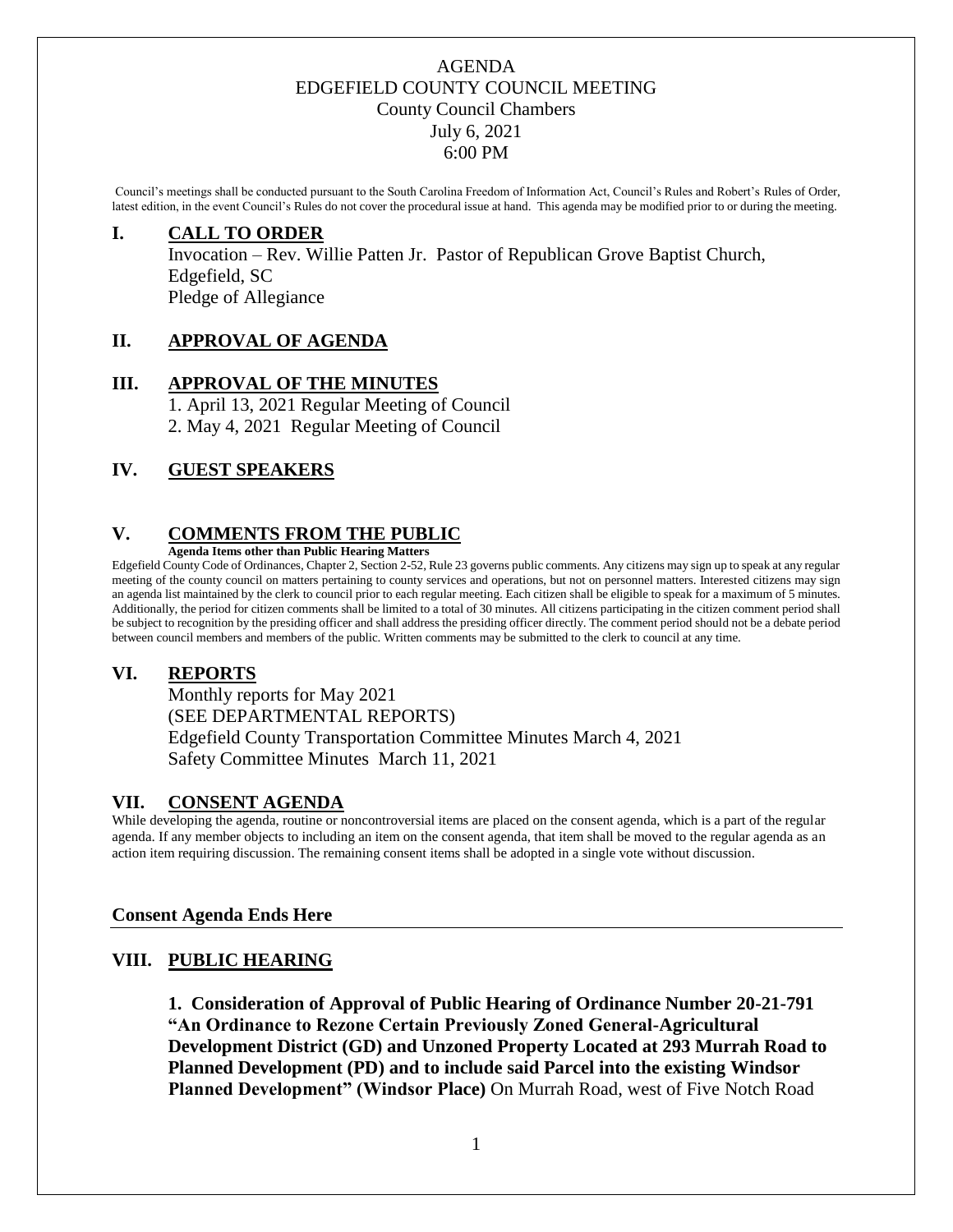was an abandoned trailer on a lot zoned GD. The developers of Windsor Place would like to incorporate this property into their development as PD. The Planning Commission unanimously voted to approve this zoning change. The driveway for this lot would be off an interior road within the development.

# **IX. OLD BUSINESS**

1. **Consideration of Approval of Second Reading of Ordinance Number 20-21-791, "An Ordinance to Rezone Certain Previously Zoned General-Agricultural Development District (GD) and Unzoned Property Located at 293 Murrah Road to Planned Development (PD) and to include said Parcel into the existing Windsor Planned Development" (Windsor Place)** On Murrah Road, west of Five Notch Road is an abandoned trailer on a lot zoned GD. The developers of Windsor Place would like to incorporate this property into their development as PD. The Planning Commission unanimously voted to approve this zoning change. The driveway for this lot would be off an interior road within the development.

# **(Exhibit I)**

#### **2. Consideration of Approval of Third Reading of Ordinance Number 20-21-785, "An Ordinance Amending the County of Edgefield Comprehensive Land Use and Transportation Plan".**

During the March meeting of County Council, Council passed Resolution Number 20-21- 1136. This resolution requested the Planning Commission to reexamine the section of the Comprehensive Plan that were changed at third reading and approval of the current plan in June 2019. The Planning Commission reviewed the request at their March  $11<sup>th</sup>$  meeting. The Planning Commission recommends revising the Comprehensive Land Use and Transportation Plan to the original wording that was in place prior to the June, 2019 changes. At the June meeting, Council decided to revert back to the original Comprehensive Plan as approved by the Planning Commission.

These changes are shown in notes presented by Councilman Campbell in Exhibit 16. The current 20-21-785 ordinance was modified for third reading as per the original Ordinance 18-19-759 which approves the original Comprehensive Plan.

#### **(Exhibit XVI)**

3. **Consideration of Approval of Third Reading of Ordinance Number 20-21-782, "An Ordinance Authorizing the Negotiation, Execution, and Delivery of an Agreement of Purchase and Sale, and the Conveyance of Certain Properties Between Edgefield County and John, McCracking, his Successors and Assigns."**

In Spring 2018 Edgefield County completed relocating the offices located in the old Neighborhood Center at 400 Church St. in Edgefield. Council approved advertising the building for sale with an asking price of \$50,000. Mr. McCracking has offered to purchase the building for \$50,000. **(Exhibit II)**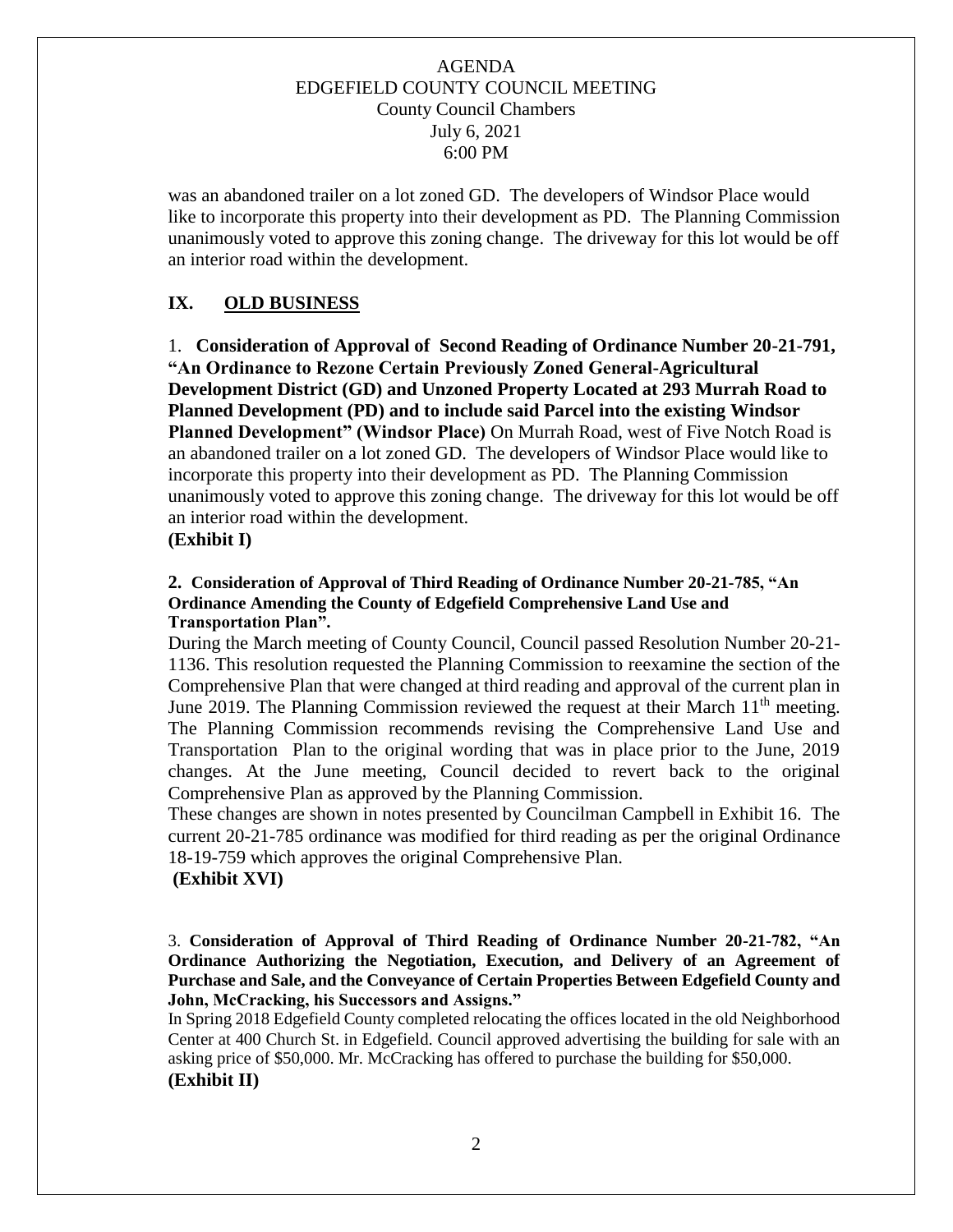**4. Consideration of Approval of Third Reading of Ordinance Number 20-21-786 "AN ORDINANCE AUTHORIZING THE DEVELOPMENT OF A JOINTLY OWNED AND OPERATED INDUSTRIAL/BUSINESS PARK IN CONJUNCTION WITH AIKEN COUNTY, SUCH INDUSTRIAL/BUSINESS PARK TO BE GEOGRAPHICALLY LOCATED IN AIKEN COUNTY AND ESTABLISHED PURSUANT TO SECTION 4-1- 170 OF THE CODE OF LAWS OF SOUTH CAROLINA, 1976, AS AMENDED; TO PROVIDE FOR A WRITTEN AGREEMENT WITH AIKEN COUNTY TO PROVIDE FOR THE EXPENSES OF THE PARK, THE PERCENTAGE OF REVENUE APPLICATION, AND THE DISTRIBUTION OF FEES IN LIEU OF AD VALOREM TAXATION; AND OTHER MATTERS RELATED THERETO".** This ordinance is to establish a multi-county industrial park (MCIP) with Aiken County. The park will be located in Aiken County for the delivery of broadband throughout the Aiken Electric territory. The agreement to create a multi-county park will allow for Aiken Electric to receive certain incentives from the state and county. Edgefield County will receive 1% of the Fee in Lieu of Taxes. This is a just a procedural function; it will not involve Edgefield County creating a new industrial park requiring investment on the part of Edgefield County **(Exhibit III)**

5. **Consideration of Approval of Third Reading of Ordinance Number 20-21-787 AN ORDINANCE AUTHORIZING THE DEVELOPMENT OF A JOINTLY OWNED AND OPERATED INDUSTRIAL/BUSINESS PARK IN CONJUNCTION WITH AIKEN COUNTY, SUCH INDUSTRIAL/BUSINESS PARK TO BE GEOGRAPHICALLY LOCATED IN EDGEFIELD COUNTY AND ESTABLISHED PURSUANT TO SECTION 4-1-170 OF THE CODE OF LAWS OF SOUTH CAROLINA, 1976, AS AMENDED; TO PROVIDE FOR A WRITTEN AGREEMENT WITH AIKEN COUNTY TO PROVIDE FOR THE EXPENSES OF THE PARK, THE PERCENTAGE OF REVENUE APPLICATION, AND THE DISTRIBUTION OF FEES IN LIEU OF AD VALOREM TAXATION; AND OTHER MATTERS RELATED THERETO**. This ordinance is to establish a multi-county industrial park (MCIP) with Edgefield County. The park will be located throughout Edgefield County by means of providing broadband throughout the Aiken Electric Cooperative territory. The agreement to create a multi-county park will allow Aiken Electric Cooperative to receive certain incentives from the state and county. Aiken County will receive 1% of the Fee in Lieu of Taxes. This is a just a procedural function; it will not involve Edgefield County creating a new industrial park requiring investment on the part of Aiken County.  **(Exhibit IV)**

**6. Consideration of Approval of Third Reading of Ordinance Number 20-21-788** "**AN ORDINANCE AUTHORIZING (1) THE EXECUTION AND DELIVERY OF A FEE IN LIEU OF TAX AND INCENTIVE AGREEMENT BY AND BETWEEN EDGEFIELD COUNTY, SOUTH CAROLINA (THE "COUNTY"), AIKEN ELECTRIC COOPERATIVE AND ITS SUBSIDIARY, ACTING FOR ITSELF, ONE OR MORE AFFILIATES, AND/OR OTHER PROJECT SPONSORS (COLLECTIVELY, THE**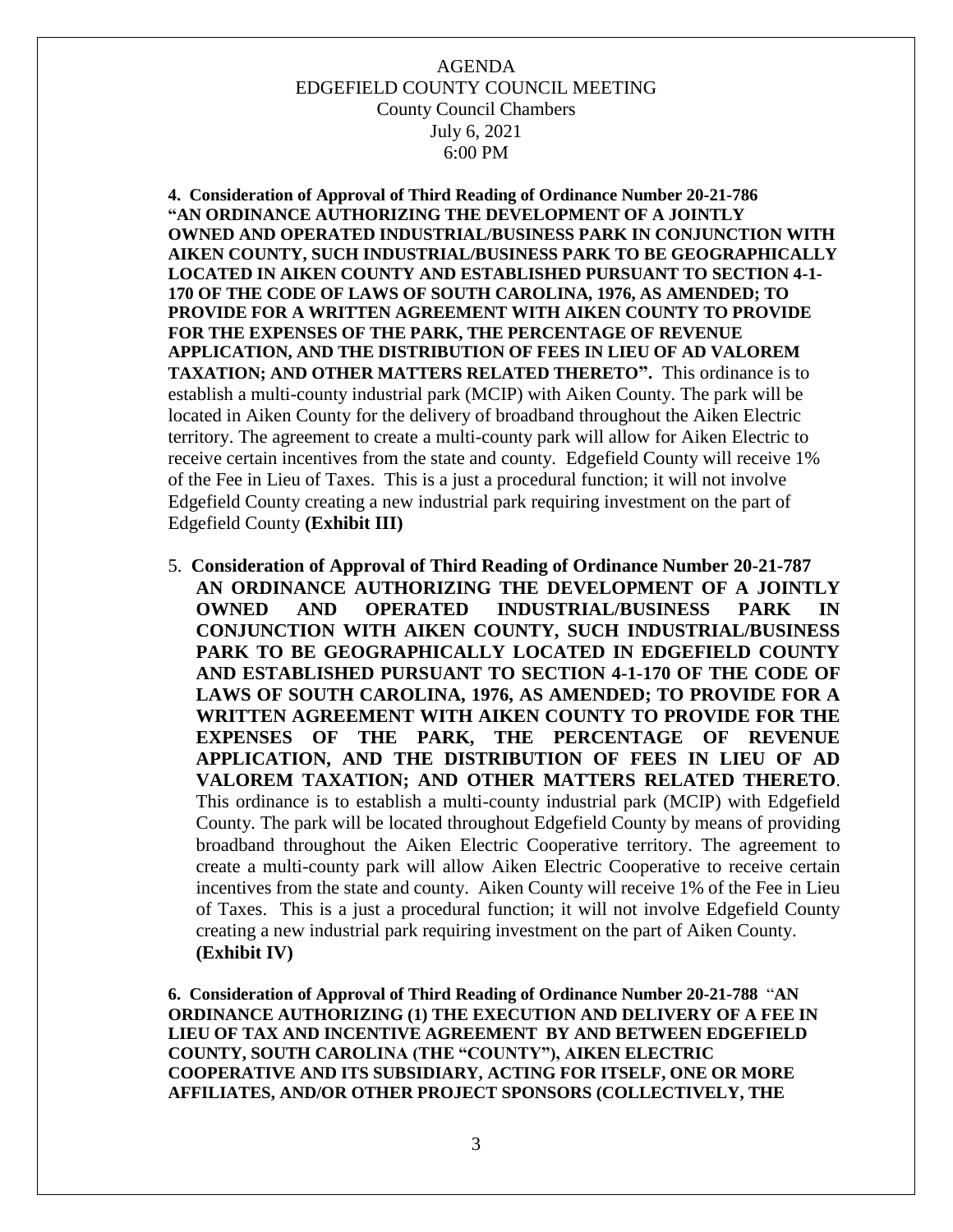**"COMPANY"), PURSUANT TO WHICH THE COUNTY SHALL COVENANT TO ACCEPT CERTAIN NEGOTIATED FEES IN LIEU OF AD VALOREM TAXES WITH RESPECT TO THE ESTABLISHMENT AND/OR EXPANSION OF CERTAIN FACILITIES IN THE COUNTY (THE "PROJECT"); (2) THE BENEFITS OF A MULTI-COUNTY INDUSTRIAL OR BUSINESS PARK TO BE MADE AVAILABLE TO THE COMPANY AND THE PROJECT; (3) CERTAIN SPECIAL SOURCE REVENUE CREDITS IN CONNECTION WITH THE PROJECT; AND (4) OTHER MATTERS RELATING THERETO."** This is a multi-million dollar fee in lieu project that will bring broadband internet throughout the Aiken Electric territory. The County will receive over a hundred thousand in new revenue once it's completed. Further details will unfold as we move forward with this unique project. **(Exhibit V)**

7. **Consideration of Approval of Third Reading of Ordinance Number 20-21-789 "AN ORDINANCE TO AMEND CHAPTER 24-174 OF THE EDGEFIELD COUNTY LAND ORDINANCE."** At the April Planning Commission meeting they expressed concerns about drilling numerous wells on small lots especially when septic system are planned. At the May County Council meeting you approved on first reading that the lots would be a minimum 1/2 acre for areas with community water but without community sewer and 1 acre for those without water and sewer. Council expressed some concern about those sizes and asked for further review from the Planning Commission. The Planning Commission reviewed this ordinance and recommend a minimum 1 acre lot for those with water but no sewer and  $2 \frac{1}{2}$  acres for those without sewer and water. **(Exhibit VI)**

8. **Consideration of Approval of Third Reading of Ordinance Number 20-21-790 An Ordinance to Rezone Certain Previously Zoned General-Agricultural Development District (GD) and Unzoned Property Located at Edgefield Road and Williams Road to Planned Development (PD) and approve the Concept Plan for said Property's Development.** The developer Crowell and Co. proposes to rezone 77.59 acres as PD for 202 varying sized lots. They propose 25% open space, a small 1.6 acre commercial lot at Williams and US 25, and the development fronting US 25 will be served with community water and sewer. The developer engaged a traffic engineer to evaluate the entrance at US 25.  **(Exhibit VII)**

9. **Approval of Resolution to hire Burr-Foreman 20-21-1139–** Frannie Heizer with Burr-Foreman will be at the council meeting to present a Resolution which will retain her firm. They will develop a bond ordinance to pay for the County's Law Enforcement Center along with a Non-Profit to build the facility. The Resolution will give the County the ability to borrow funds from our reserves until the bond market is favorable. **(Exhibit VIII)**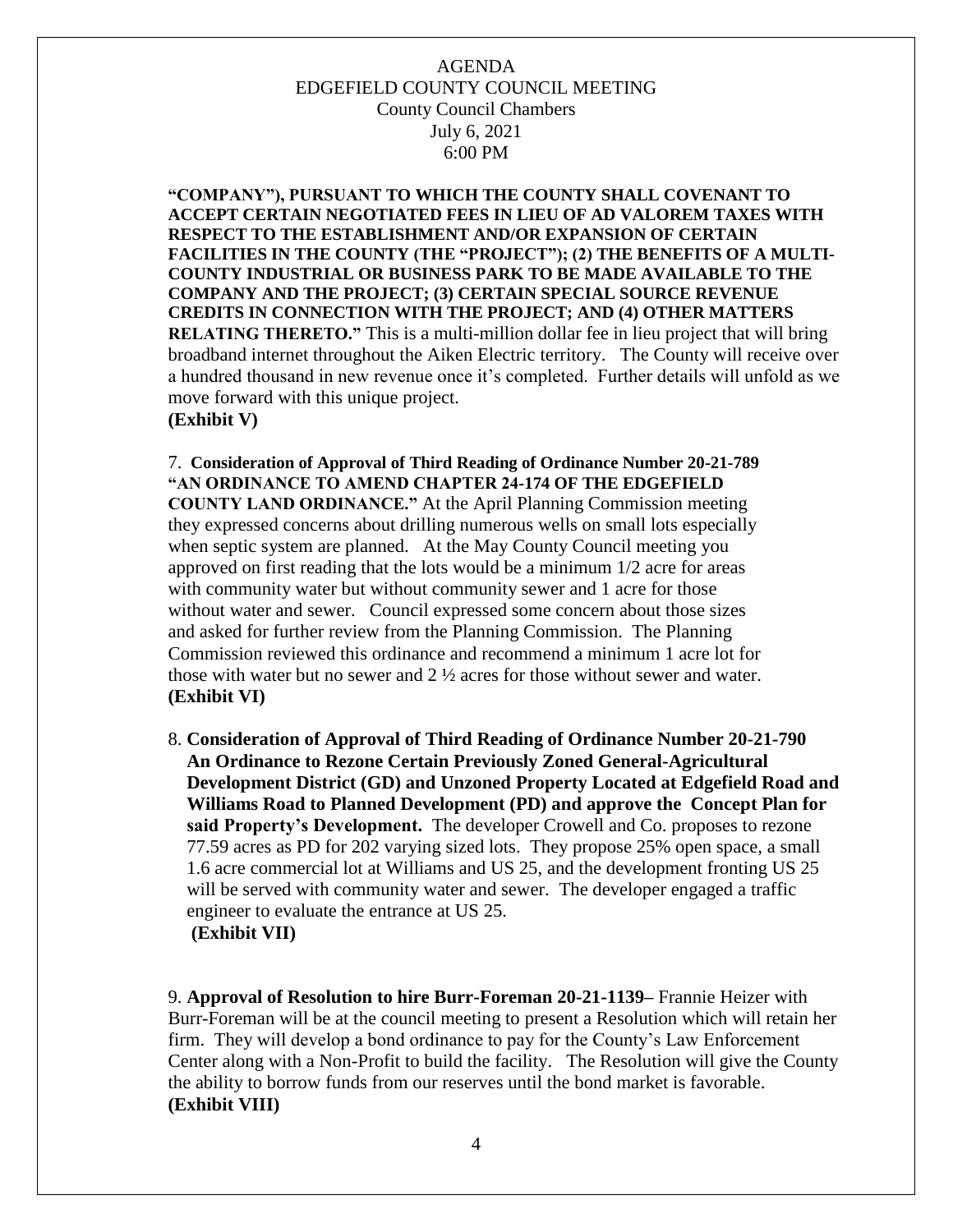10. **Approval Safety Award -** All of the Edgefield County employees are doing tremendous job to keep safe. In 2011 we were ranked 31st as the safest county in South Carolina with a 1.2 modifier (average county had a 1.0). This year we are number 8 in the State and have a 0.75 modifier with a premium of \$197,745. If we stayed at a 1.2 our cost would have been \$314,791 or a difference of \$117,046. This year we budgeted \$248,850 based on last year's cost giving us \$50,659 in savings over what was budgeted. The Safety Committee met and would like Council's permission to use some of these saving to reward our employees with a Safety Reward. They suggest purchasing a tote bag, with a tumbler, flash light, telephone buddy, cooler and tote bag for approximately \$4,000 plus taxes and shipping. We also would like to hold a luncheon for all county employees this summer to celebrate our success for approximately \$1,500. Council would be invited to the awards luncheon to enjoy lunch with them and to congratulate all the employees.

 **(Exhibit IX)**

#### **X. NEW BUSINESS**

1. **Consideration of Approval of First Reading of Ordinance Number 20-21-792, "An Ordinance to Amend Chapter 24-32 of the Edgefield County Land Ordinance".** The current minimum lot size for RR and RD zones is 12,000 square feet. We believe the minimum size lot in these zones should be larger than 12,000 S.F. We recommend increasing the size to ½ acre or 21,780 S.F.. If council approves this ordinance on first reading it will be sent to the Planning Commission for their consideration and advise at the July meeting.

**(Exhibit X)**

2. **Consideration of approval of Resolution Number 20-21-1138** - "A Resolution providing for an Intergovernmental Agreement between Edgefield and McCormick Counties, whereby the two Counties will jointly utilize Edgefield County's Convenience Center located at the Intersection of US Highway 378 and S-19-67."Edgefield County owns a convenience center on Hwy 378 near the McCormick County line. Citizens in McCormick County are permitted to use this site in exchange for McCormick County paying one-half the labor costs at the facility. This agreement is renewed each year and has been in effect since July 2002.

#### **(Exhibit XI)**

3. **Consideration of Approval of Extending the HVAC Contract with Cullum Services, Inc.** - The contract for HVAC maintenance service and repairs with Cullum Services, Inc. expires on June 30, 2021. The terms of the contract are for one year and the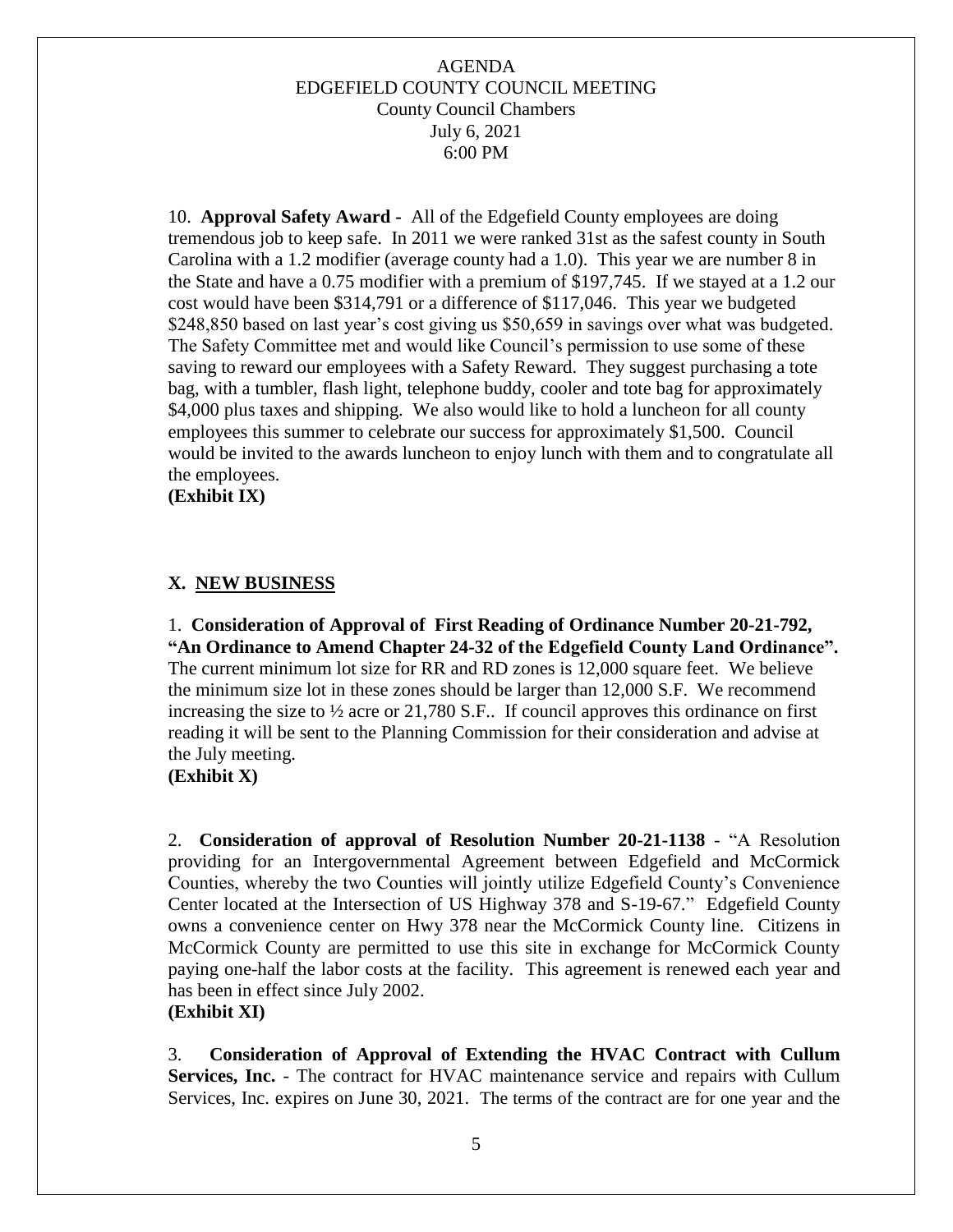County may extend the contract for additional terms not to exceed five (5) years in total if it appears to be in the best interest of the County. Staff recommends extending the contract with Cullum Services, Inc. for an additional year, July 1, 2021 to June 30, 2022. This would be the fourth contract extension with Cullum Services, Inc.

#### 4. **Consideration of Authorization for the County Council Chair to Sign a Memorandum of Understanding with the South Carolina Works Centers.**

Edgefield County's participation with the SC Works System needs to be renewed. Federal funds come to the state of South Carolina and then are distributed to consortiums of Counties. The seven counties of Abbeville, Edgefield, Greenwood, Laurens, McCormick, Newberry and Saluda together form the Upper Savannah Workforce Development Area. County Councils appoint board members and the board makes funding decisions about physical workforce centers. The MOU agreement does not commit the county to spend any money; it is simply an agreement for organizations inside the centers to share costs. It is the same document which has been reviewed and signed three times previously*.* **(Exhibit XII)**

5. **A Resolution Transferring Authority over the County Archivist from the County Administrator to the County Clerk of Court.** In 2001 the Administrator was authorized with the oversight of the County Archives. In 2016 the County hired The Genealogical Society to oversee the daily operation of Archives whose records span from the 1700's to about the 1930's. After several conversations with the Genealogical Society President and the Clerk of Court, Charles Reel we believe it's in the best interest of the County for the Archives to be under the responsibility of the Clerk of Court. The Clerk's office is already the administrator of the modern historical record and has access to equipment and supplies that they can share with the Archives. In future year's the Clerk will apply for grants to aid both departments and provide staff when necessary. **(Exhibit XIII)**

#### 6**. "Donating two Sheriff Patrol cars to Strom Thurmond Automotive Class".**

At the June council meeting we discussed the possibility of the County donating two former Sheriff vehicles to the Storm Thurmond Automotive class**.** In the attached exhibit the school has formally requested two vehicles for the class to use. The Sheriff is suggesting we donate two older vehicles, a 1999 Chevrolet Tahoe and 2004 Ford Crown Vic both which they are no longer using. Due to their age they have little monetary value and we recommend providing these vehicles to the school.

# **(Exhibit XIV)**

7. **Approval to extend the Interim Administrator's Employment Agreement.** The Employment Agreement for the Interim Administrator ends on July 6, 2021. If council desires to extend his contract for an additional three months he is willing to continue employment with the County as per the revised agreement. **(Exhibit XV)**